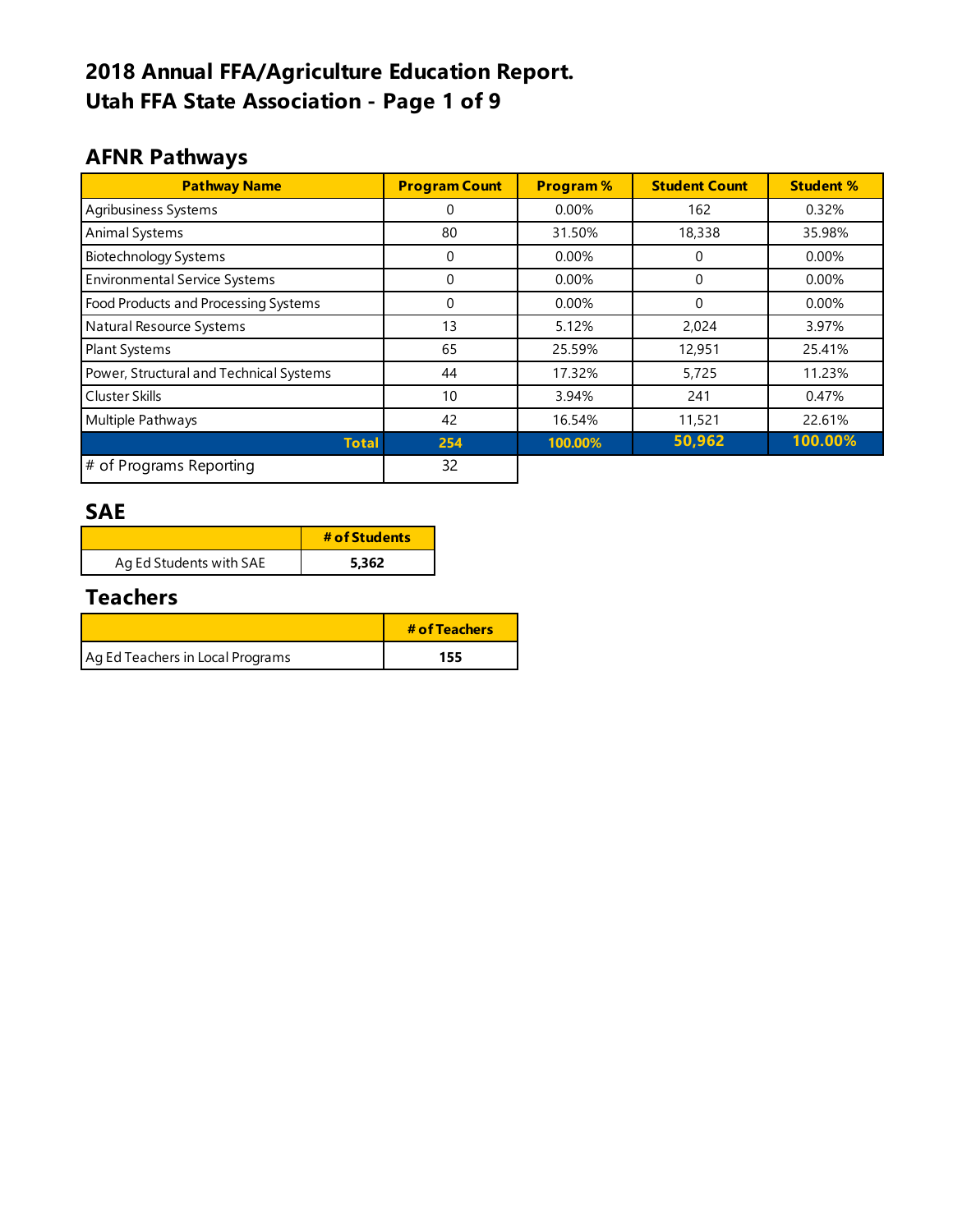### **2018 Annual FFA/Agriculture Education Report. Utah FFA State Association - Page 2 of 9**

#### **Courses**

| <b>Course Name</b>                            | <b>Program Count</b> | <b>Program%</b> | <b>Student Count</b> | <b>Student %</b> |
|-----------------------------------------------|----------------------|-----------------|----------------------|------------------|
| <b>Advanced Agricultural Mechanics</b>        | 9                    | 3.54%           | 540                  | 1.06%            |
| Agricultural Biotechnology                    | $\overline{c}$       | 0.79%           | 100                  | 0.20%            |
| Agricultural Business & Management            | $\mathbf 0$          | 0.00%           | 162                  | 0.32%            |
| <b>Agricultural Communications</b>            | $\mathbf{0}$         | 0.00%           | 317                  | 0.62%            |
| Agricultural Leadership                       | 10                   | 3.94%           | 241                  | 0.47%            |
| Agricultural Machinery Technology             | 1                    | 0.39%           | 91                   | 0.18%            |
| Agricultural Science & Technology Application | $\mathbf 0$          | 0.00%           | 200                  | 0.39%            |
| Agricultural Science I                        | 19                   | 7.48%           | 2,298                | 4.51%            |
| Agricultural Science II                       | 3                    | 1.18%           | 286                  | 0.56%            |
| Agricultural Science III                      | $\mathbf 0$          | 0.00%           | $\mathbf 0$          | 0.00%            |
| Agricultural Science IV                       | $\mathbf 0$          | 0.00%           | $\mathbf{0}$         | 0.00%            |
| Agricultural Supplies & Services              | $\mathbf 0$          | 0.00%           | $\mathbf 0$          | 0.00%            |
| Agricultural Systems & Technology I           | 22                   | 8.66%           | 3,881                | 7.61%            |
| Agricultural Systems & Technology II          | 12                   | 4.72%           | 1,213                | 2.38%            |
| Agriculture & Food Products Processing        | $\mathbf 0$          | 0.00%           | $\Omega$             | 0.00%            |
| Animal Science I                              | 34                   | 13.39%          | 12,608               | 24.73%           |
| Animal Science II                             | 12                   | 4.72%           | 1,485                | 2.91%            |
| Applied Ornamental Horticulture Program       | 0                    | 0.00%           | $\Omega$             | 0.00%            |
| Aquaculture, Advanced                         | $\mathbf{0}$         | 0.00%           | $\Omega$             | 0.00%            |
| Aquaculture, Introductory                     | 1                    | 0.39%           | 359                  | 0.70%            |
| <b>Biology-Agricultural Science</b>           | 18                   | 7.09%           | 8,320                | 16.32%           |
| Dairy Herd Management Program                 | $\boldsymbol{0}$     | 0.00%           | $\Omega$             | 0.00%            |
| Equine Science - Semester A                   | $\overline{7}$       | 2.76%           | 474                  | 0.93%            |
| Equine Science - Semester B                   | 3                    | 1.18%           | 56                   | 0.11%            |
| Equine Science - Year                         | 9                    | 3.54%           | 990                  | 1.94%            |
| Farm & Ranch Management                       | $\mathbf 0$          | 0.00%           | $\mathbf 0$          | 0.00%            |
| Floriculture                                  | 19                   | 7.48%           | 4,352                | 8.54%            |
| Floriculture & Greenhouse Management-Year     | 8                    | 3.15%           | 2,387                | 4.68%            |
| Greenhouse Management                         | 10                   | 3.94%           | 1,613                | 3.16%            |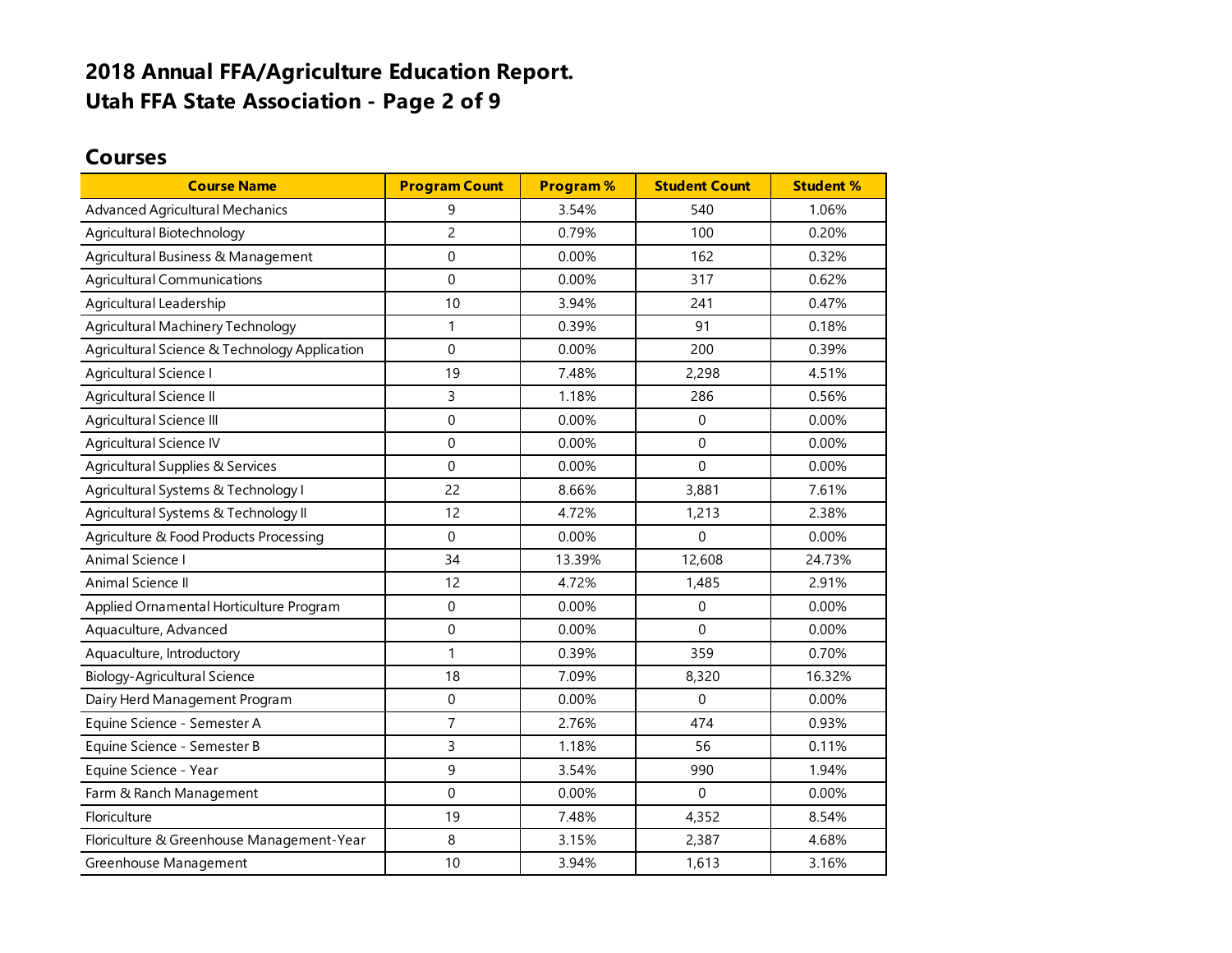### **2018 Annual FFA/Agriculture Education Report. Utah FFA State Association - Page 2 of 9**

| Landscape Management                  | 7        | 2.76%    | 652      | 1.28%   |
|---------------------------------------|----------|----------|----------|---------|
| Natural Resource Science I            | 6        | 2.36%    | 1,489    | 2.92%   |
| Natural Resource Science I - Semester | 3        | 1.18%    | 512      | 1.00%   |
| Natural Resource Science II           | 4        | 1.57%    | 23       | 0.05%   |
| Nursery Operation                     | 2        | 0.79%    | 12       | 0.02%   |
| Plant & Soil Science I                | 19       | 7.48%    | 3,942    | 7.73%   |
| Plant & Soil Science II               | 0        | $0.00\%$ | 5        | 0.01%   |
| <b>Small &amp; Companion Animals</b>  | 0        | 0.00%    | 456      | 0.89%   |
| Swine Herd Management                 | $\Omega$ | $0.00\%$ | 0        | 0.00%   |
| Utah Farm & Ranch Management Program  | 0        | 0.00%    | $\Omega$ | 0.00%   |
| Veterinary Assistant                  | 12       | 4.72%    | 1,583    | 3.11%   |
| Veterinary Technician                 | 2        | 0.79%    | 327      | 0.64%   |
| <b>Total</b>                          | 254      | 100.00%  | 50,974   | 100.00% |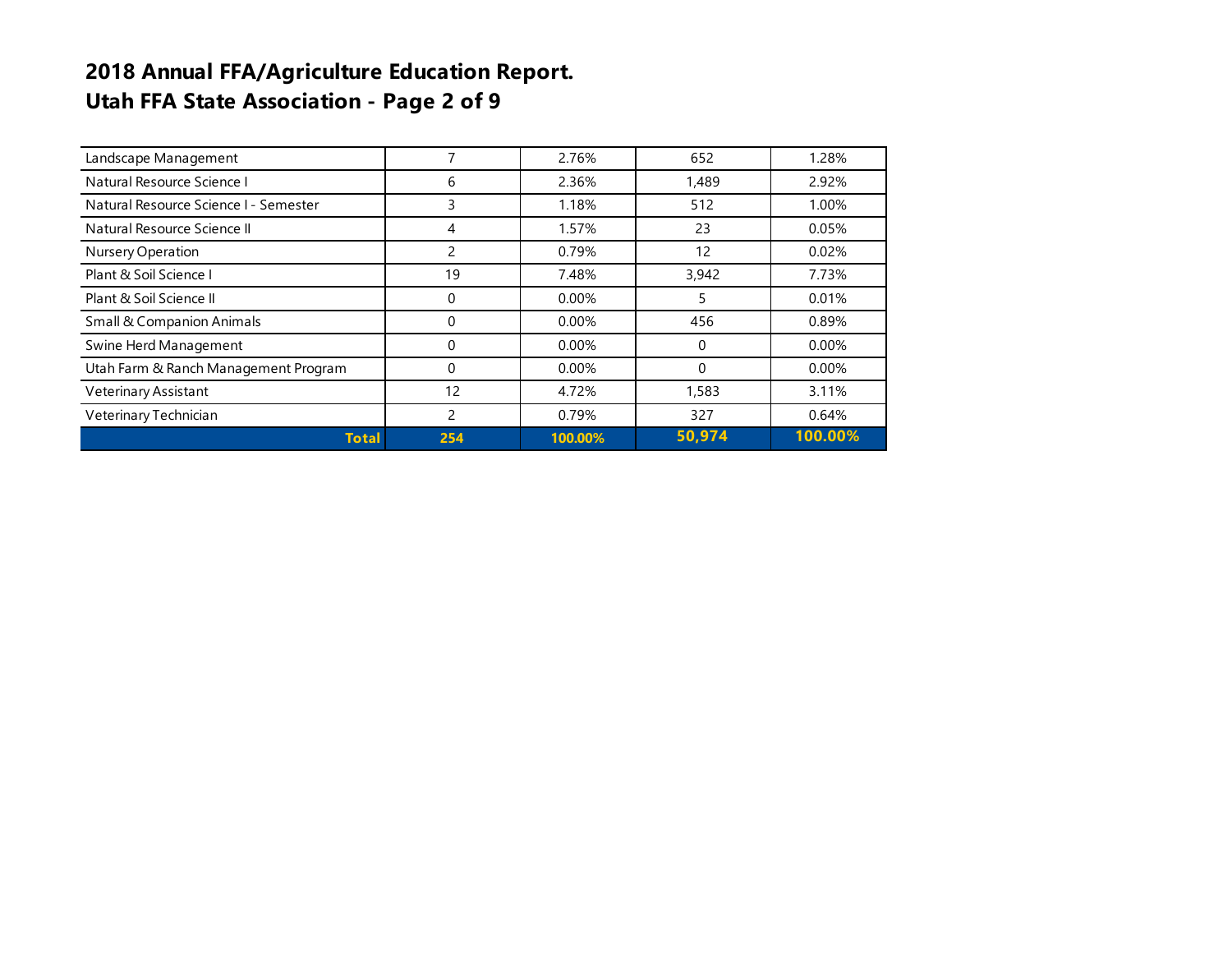#### **2018 Annual FFA/Agriculture Education Report. Utah FFA State Association - Page 3 of 9**

#### **Enrollment Enrollment by**

| <b>Grade/Gender</b> | Grade 7 | Grade 8 | Grade 9 | Grade 10 | Grade 11 | Grade 12 | <b>Post</b>  | <b>Total</b> | % by Gender |
|---------------------|---------|---------|---------|----------|----------|----------|--------------|--------------|-------------|
| Male                | 448     | 608     | 3,259   | 7,478    | 8,035    | 6,637    |              | 26,465       | 51.21%      |
| Female I            | 301     | 463     | 3,253   | 7.136    | 7.727    | 6,330    |              | 25,210       | 48.79%      |
| Non-disclosed       | 0       |         |         |          |          |          |              |              | 0.00%       |
| Non-binary          | 0       |         |         |          |          |          |              |              | $0.00\%$    |
| <b>Total</b>        | 749     | 1.071   | 6,512   | 14.614   | 15.762   | 12.967   | $\mathbf{0}$ | 51,675       |             |
| % by Grade          | 1.45%   | 2.07%   | 12.60%  | 28.28%   | 30.50%   | 25.09%   | 0.00%        |              |             |

| <b>Race/Ethnicity</b>             | <b>Student Count</b> | <b>Student %</b> |
|-----------------------------------|----------------------|------------------|
| American Indian, Alaska Native    | 1,050                | 2.03%            |
| Asian, Hawaiian, Pacific Islander | 820                  | 1.59%            |
| Black, Non-Hispanic               | 494                  | 0.96%            |
| Hispanic or Latino, of any race   | 6.526                | 12.63%           |
| White, Non-Hispanic               | 41,975               | 81.23%           |
| Other, Two or More                | 810                  | 1.57%            |
| Non-Disclosed                     | 0                    | 0.00%            |
| Total                             | 51.675               | 100.00%          |

51,675 This number represents your total number of unduplicated students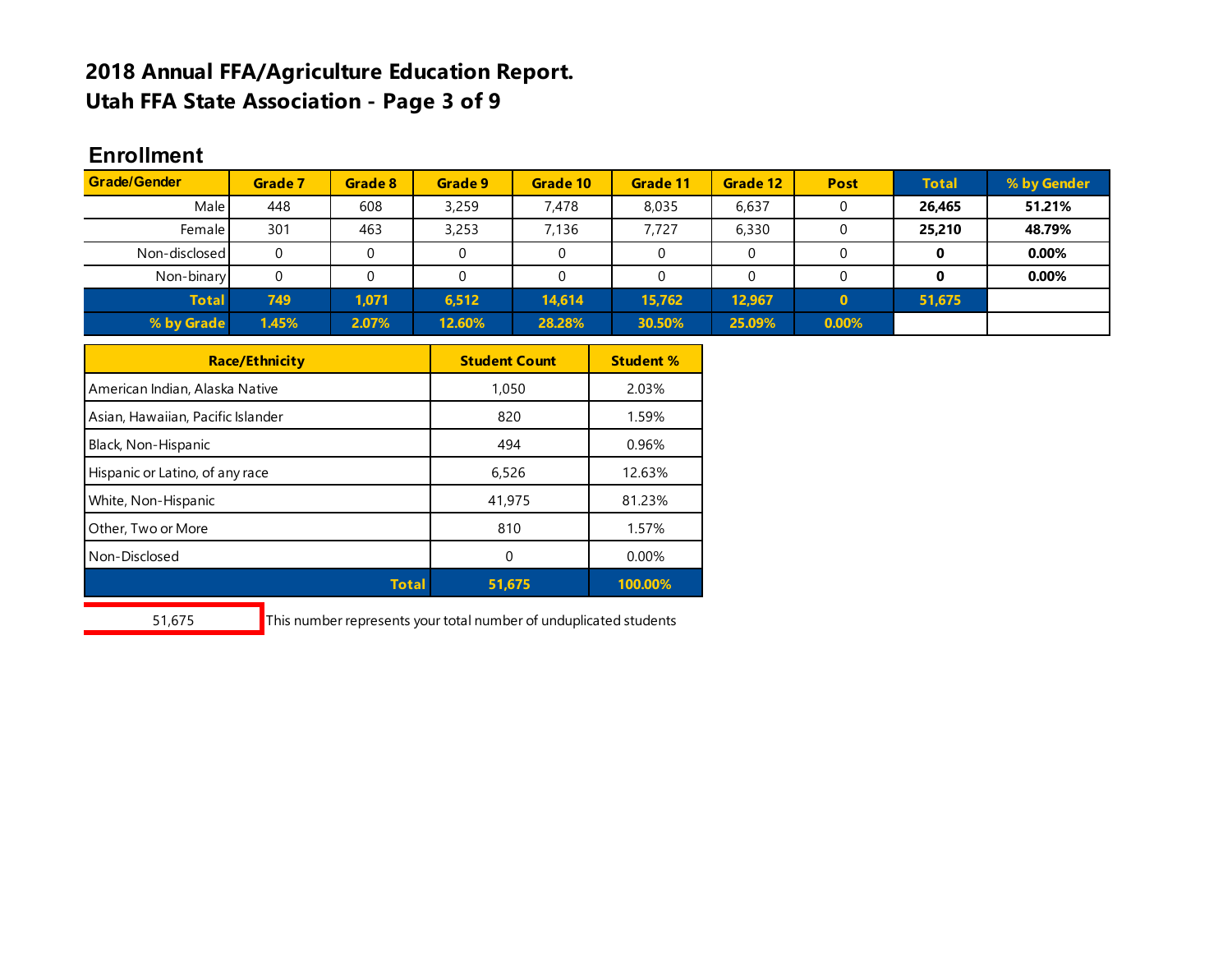### **2018 Annual FFA/Agriculture Education Report. Utah FFA State Association - Page 4 of 9**

# **Leadership**

| <b>Training</b>              | # of Members                    |              |             | # of Chapters |
|------------------------------|---------------------------------|--------------|-------------|---------------|
|                              | <b>Area</b>                     | <b>State</b> | <b>Area</b> | <b>State</b>  |
| <b>Leadership Training</b>   |                                 | 841          |             | 5.            |
| <b>State Leadership Camp</b> | 541<br>$\overline{\phantom{0}}$ |              |             |               |

| <b>Convention</b>                      | <b>Recipients/Attendees</b> |  |  |  |  |
|----------------------------------------|-----------------------------|--|--|--|--|
| <b>State FFA Degree Recepient</b>      | 385                         |  |  |  |  |
| <b>State FFA Convention Attendance</b> | 2,200                       |  |  |  |  |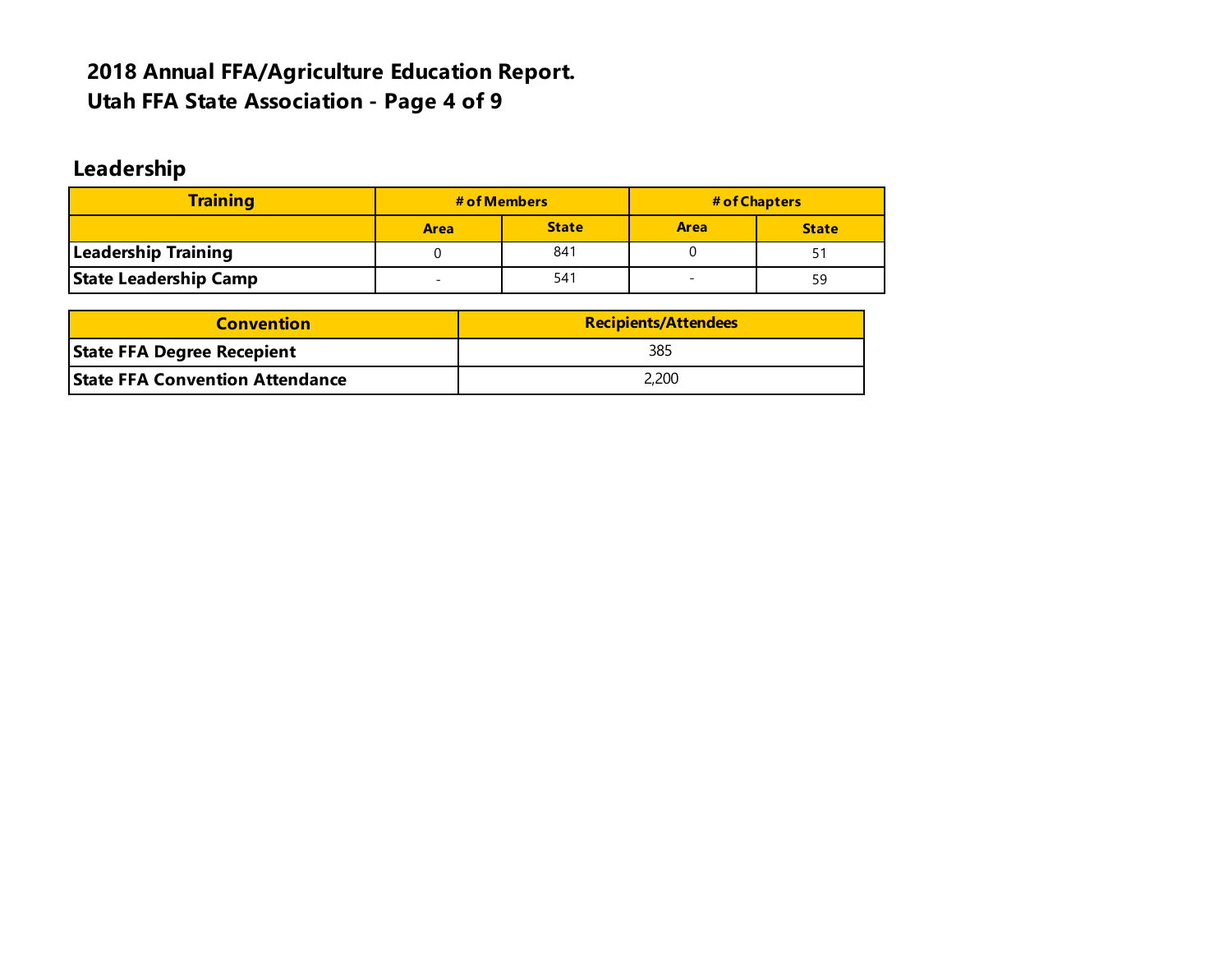### **2018 Annual FFA/Agriculture Education Report. Utah FFA State Association - Page 5 of 9**

#### **Career Development Events (CDE)**

| <b>CDE Event Area</b>                        |                 | Local           |                  | Area            |                 | <b>State</b>    |                 |
|----------------------------------------------|-----------------|-----------------|------------------|-----------------|-----------------|-----------------|-----------------|
|                                              | <b>Student#</b> | <b>Chapter#</b> | <b>Student#</b>  | <b>Chapter#</b> | <b>Student#</b> | <b>Chapter#</b> | <b>Student#</b> |
| <b>Agricultural Communications</b>           | 4               | 1               | $\mathbf 0$      | $\Omega$        | 16              | $\overline{4}$  | 20              |
| <b>Agricultural Sales</b>                    | 30              | $\overline{7}$  | $\boldsymbol{0}$ | $\Omega$        | 96              | 24              | 126             |
| Agricultural Technology & Mechanical Systems | 84              | 15              | 0                | $\mathbf 0$     | 168             | 42              | 252             |
| Agronomy                                     | 11              | $\overline{c}$  | $\mathbf 0$      | $\Omega$        | 96              | 24              | 107             |
| Dairy Cattle Management & Evaluation         | 78              | 12              | $\mathbf 0$      | $\Omega$        | 120             | 30              | 198             |
| Environmental & Natural Resources            | 10              | 1               | $\mathbf 0$      | $\Omega$        | 40              | 10              | 50              |
| Farm & Agribusiness Management               | 28              | 6               | $\mathbf 0$      | $\Omega$        | 64              | 16              | 92              |
| Floriculture                                 | 132             | 14              | $\mathbf 0$      | $\Omega$        | 204             | 51              | 336             |
| Food Science & Technology                    | 38              | 8               | $\mathbf 0$      | $\Omega$        | 88              | 22              | 126             |
| Forestry                                     | 12              | 3               | $\mathbf 0$      | $\Omega$        | 96              | 24              | 108             |
| <b>Horse Evaluation</b>                      | 155             | 20              | $\mathbf 0$      | $\Omega$        | 268             | 67              | 423             |
| Land/Soils Judging                           | 8               | $\overline{c}$  | $\mathbf 0$      | $\Omega$        | 60              | 15              | 68              |
| Livestock Evaluation                         | 300             | 20              | $\mathbf 0$      | $\Omega$        | 240             | 60              | 540             |
| Marketing Plan                               | 13              | 3               | $\Omega$         | $\Omega$        | 27              | 9               | 40              |
| Meats Evaluation & Technology                | 187             | 9               | $\mathbf 0$      | $\Omega$        | 60              | 20              | 247             |
| Milk Quality and Products                    | 178             | $\overline{7}$  | $\mathbf 0$      | $\Omega$        | 128             | 32              | 306             |
| Nursery/Landscape                            | 14              | 3               | $\Omega$         | $\Omega$        | 84              | 21              | 98              |
| Poultry Evaluation                           | 181             | 9               | $\mathbf 0$      | $\mathbf 0$     | 116             | 29              | 297             |
| Range Judging                                | 35              | $\overline{7}$  | $\mathbf 0$      | $\mathbf 0$     | 72              | 18              | 107             |
| Veterinary Science                           | 62              | 12              | $\mathbf 0$      | $\Omega$        | 148             | 37              | 210             |
| <b>Total</b>                                 | 1,560           | 161             | $\mathbf{0}$     | $\mathbf{0}$    | 2,191           | 555             | 3,751           |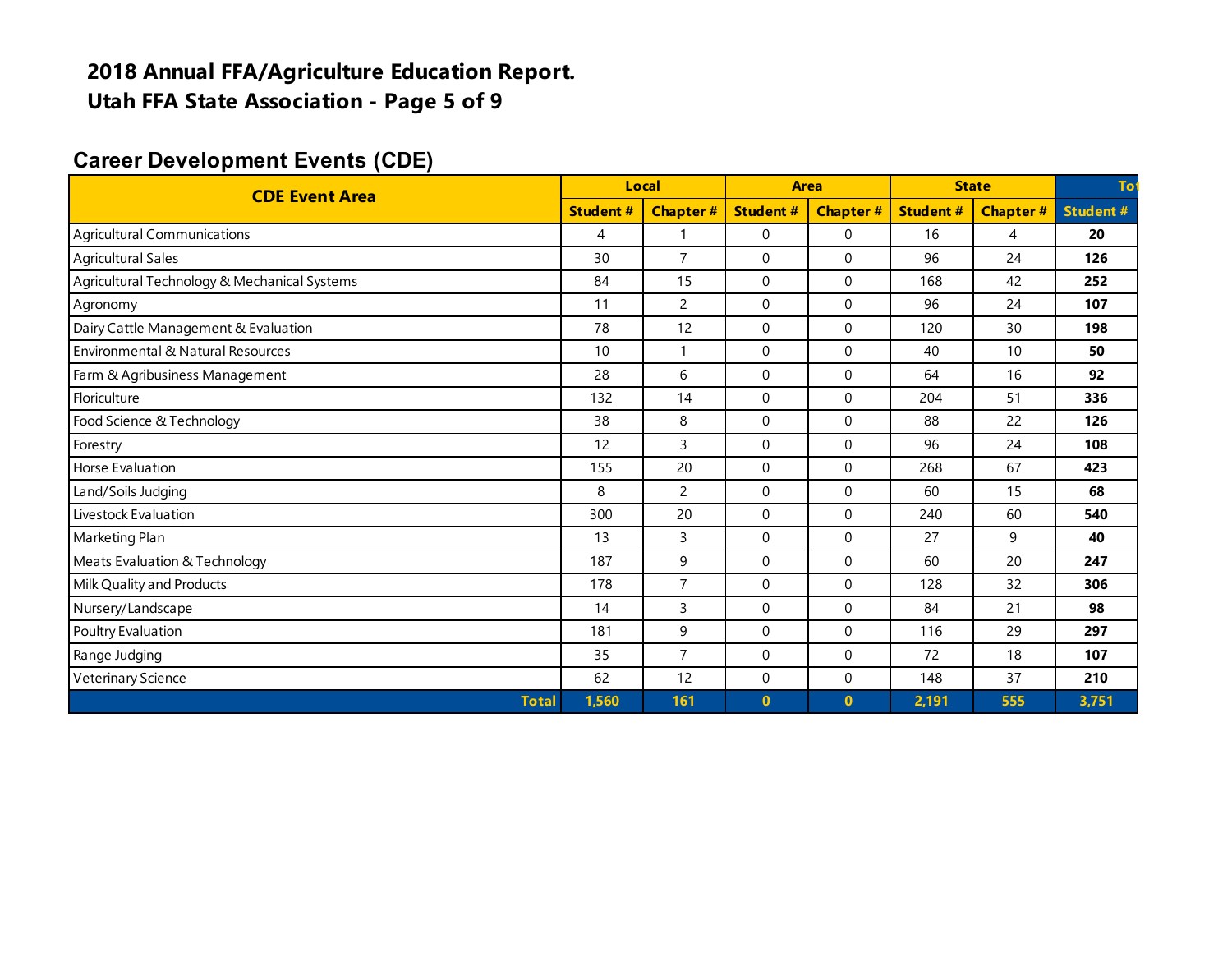| $t$ al |                 |
|--------|-----------------|
|        | <b>Chapter#</b> |
|        | 5               |
|        | 31              |
|        | 57              |
|        | 26              |
|        | 42              |
|        | 11              |
|        | 22              |
|        | 65              |
|        | 30              |
|        | 27              |
|        | 87              |
|        | 17              |
|        | 80              |
|        | 12              |
|        | 29              |
|        | 39              |
|        | 24              |
|        | 38              |
|        | 25              |
|        | 49              |
|        | 716             |
|        |                 |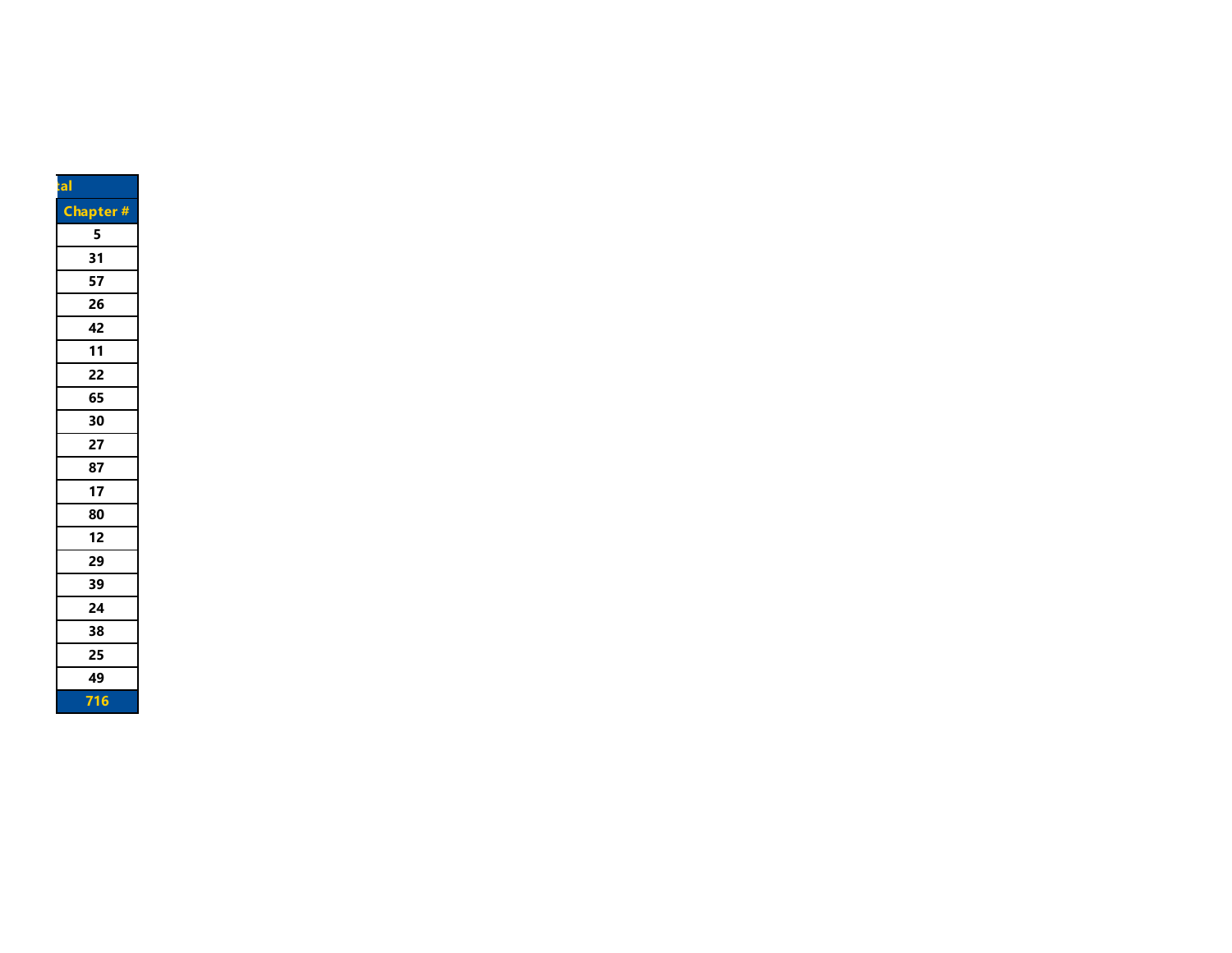#### **2018 Annual FFA/Agriculture Education Report. Utah FFA State Association - Page 6 of 9**

#### **Leadership Development Events (LDE)**

| <b>LDE Event Area</b>                 |     | Local           |                  | <b>Area</b>     |                  | <b>State</b>    |          |
|---------------------------------------|-----|-----------------|------------------|-----------------|------------------|-----------------|----------|
|                                       |     | <b>Chapter#</b> | <b>Student #</b> | <b>Chapter#</b> | <b>Student #</b> | <b>Chapter#</b> | Student# |
| Agricultural Issues Forum             | b   |                 | 0                |                 | 30               |                 | 36       |
| <b>Conduct of Chapter Meetings</b>    | 72  | 10              | C                |                 | 56               | 8               | 128      |
| Creed Speaking                        | 131 | 21              | 0                |                 | 20               | 20              | 151      |
| <b>Employment Skills</b>              | 27  | 13              | 0                |                 | 29               | 29              | 56       |
| <b>Extemporaneous Public Speaking</b> | 46  | 16              | 0                |                 | 10               | 10              | 56       |
| Parliamentary Procedure               | 83  | 10              | $\Omega$         |                 | 60               | 10              | 143      |
| Prepared Public Speaking              | 59  | 18              |                  |                 | 10               | 10              | 69       |
| <b>Total</b>                          | 424 | 89              |                  | $\Omega$        | 215              | 92              | 639      |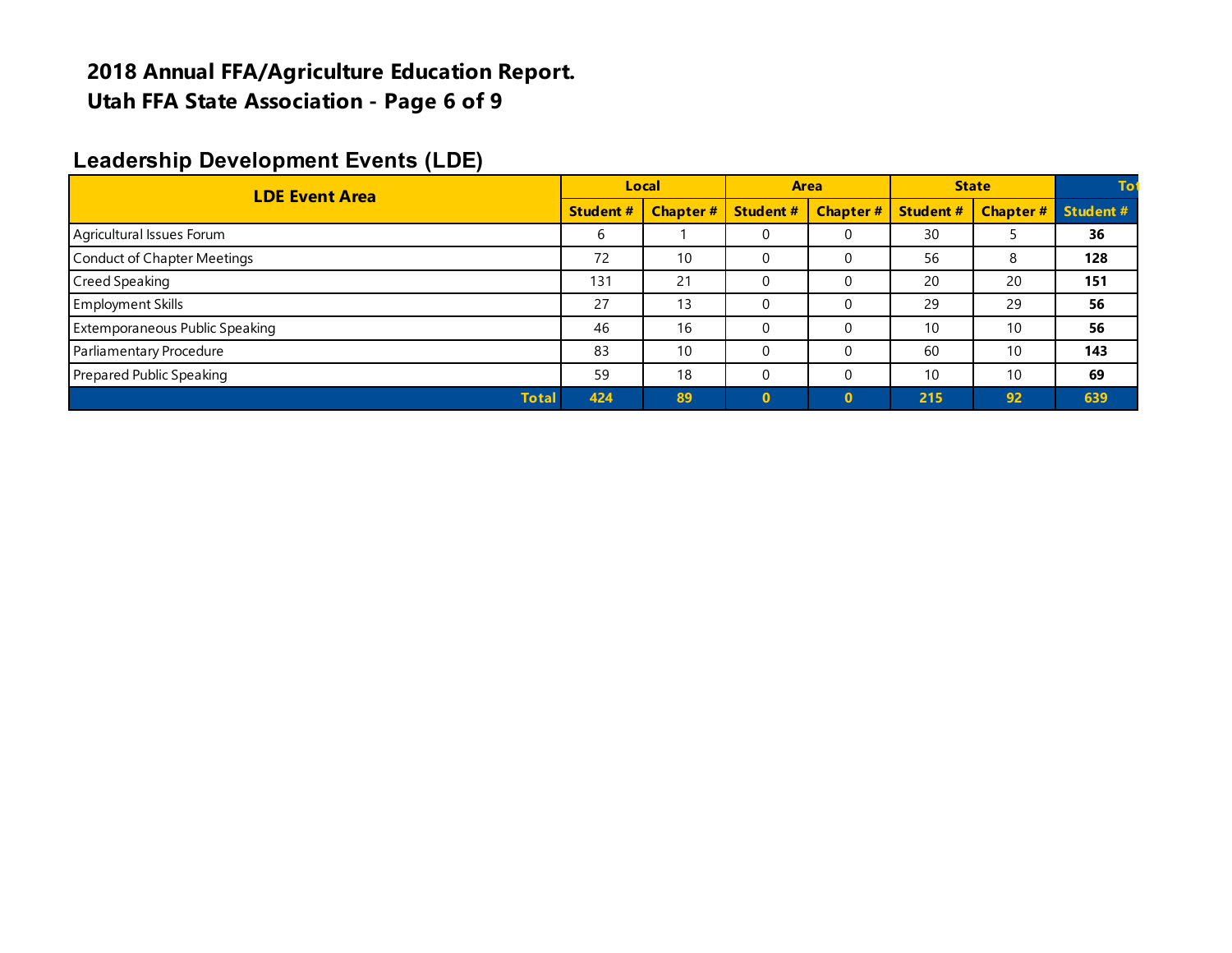| tal      |
|----------|
| Chapter# |
| 6        |
| 18       |
| 41       |
| 42       |
| 26       |
| 20       |
| 28       |
| 181      |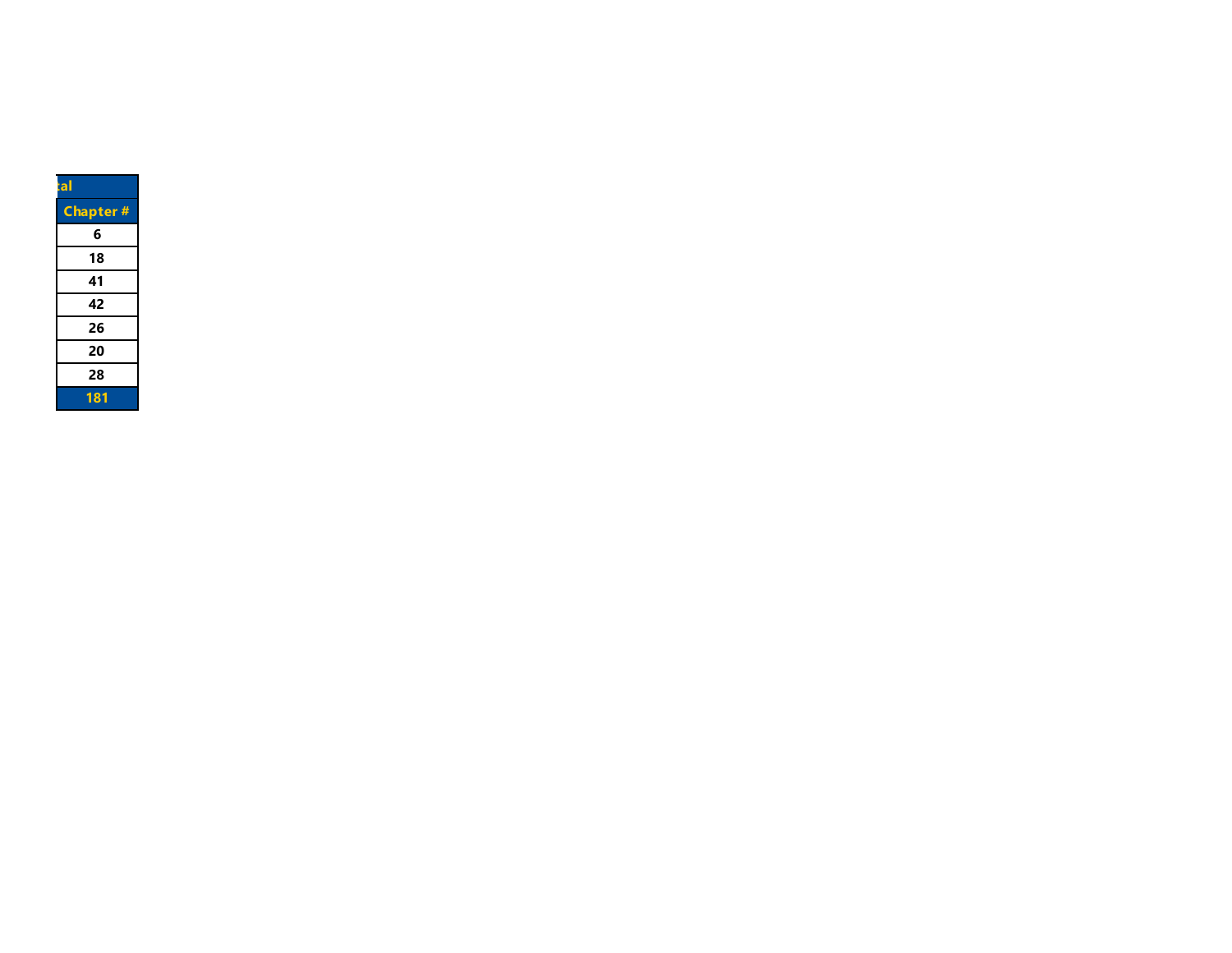# **2018 Annual FFA/Agriculture Education Report. Utah FFA State Association - Page 7 of 9**

### **Proficiency Awards**

| <b>Award Area</b><br><b>Student#</b>                                   |                | <b>Local</b>        |                  | <b>Area</b>     |                 | <b>State</b>             |                         |
|------------------------------------------------------------------------|----------------|---------------------|------------------|-----------------|-----------------|--------------------------|-------------------------|
|                                                                        |                | <b>Chapter#</b>     | <b>Student#</b>  | <b>Chapter#</b> | <b>Student#</b> | <b>Chapter#</b>          | <b>Student#</b>         |
| Agricultural Communications Entrepreneurship/Placement                 | $\mathbf 0$    | $\Omega$            | $\mathbf 0$      | $\Omega$        | $\overline{c}$  | $\overline{c}$           | $\overline{2}$          |
| Agricultural Education Entrepreneurship/Placement                      | 3              | $\overline{3}$      | $\mathbf 0$      | $\Omega$        | 5               | 5                        | 8                       |
| Agricultural Mechanics Design & Fabrication Entrepreneurship/Placement | $\overline{2}$ | $\mathbf{1}$        | $\mathbf 0$      | $\Omega$        | 5               | 5                        | $\overline{7}$          |
| Agricultural Mechanics Repair & Maintenance Entrepreneurship           | $\overline{c}$ | $\mathbf{1}$        | $\mathbf 0$      | $\Omega$        | 0               | 0                        | $\overline{2}$          |
| Agricultural Mechanics Repair & Maintenance Placement                  | $\mathbf{1}$   | $\mathbf{1}$        | $\boldsymbol{0}$ | $\Omega$        | 5               | 5                        | 6                       |
| Agricultural Processing Entrepreneurship/Placement                     | $\overline{c}$ | $\overline{2}$      | $\boldsymbol{0}$ | $\Omega$        | $\overline{c}$  | $\overline{2}$           | 4                       |
| Agricultural Sales Entrepreneurship                                    | 4              | $\overline{4}$      | $\mathbf 0$      | $\Omega$        | 3               | 3                        | $\overline{\mathbf{z}}$ |
| Agricultural Sales Placement                                           | 8              | 8                   | $\Omega$         | $\Omega$        | 6               | 6                        | 14                      |
| Agricultural Services Entrepreneurship/Placement                       | 3              | 3                   | $\Omega$         | $\Omega$        | 4               | $\overline{4}$           | $\overline{7}$          |
| Agriscience Research-Animal Systems                                    | 11             | $\overline{c}$      | $\Omega$         | $\Omega$        | $\overline{c}$  | $\overline{c}$           | 13                      |
| Agriscience Research-Integrated Systems                                | 2              | $\overline{2}$      | $\Omega$         | $\Omega$        | $\overline{c}$  | $\overline{c}$           | 4                       |
| Agriscience Research-Plant Systems                                     | 1              | $\mathbf{1}$        | $\Omega$         | $\Omega$        | $\overline{c}$  | $\overline{2}$           | 3                       |
| Beef Production Entrepreneurship                                       | 12             | $\overline{7}$      | $\Omega$         | $\Omega$        | 8               | 8                        | 20                      |
| <b>Beef Production Placement</b>                                       | $\overline{7}$ | 6                   | $\Omega$         | $\Omega$        | 6               | 6                        | 13                      |
| Dairy Production Entrepreneurship                                      | 1              | $\mathbf{1}$        | $\Omega$         | $\Omega$        | $\Omega$        | $\mathbf{0}$             | 1                       |
| Dairy Production Placement                                             | $\overline{4}$ | 3                   | $\mathbf{0}$     | $\Omega$        | $\overline{3}$  | 3                        | $\overline{\mathbf{z}}$ |
| Diversified Agricultural Production Entrepreneurship/Placement         | $\overline{c}$ | $\overline{c}$      | $\mathbf 0$      | $\mathbf 0$     | 4               | $\overline{\mathcal{A}}$ | 6                       |
| Diversified Crop Production Entrepreneurship                           | $\mathbf{1}$   | $\mathbf{1}$        | $\Omega$         | $\Omega$        | $\mathbf{1}$    | $\mathbf{1}$             | $\overline{2}$          |
| Diversified Crop Production Placement                                  | $\overline{3}$ | $\overline{2}$      | $\Omega$         | $\Omega$        | $\overline{c}$  | $\overline{c}$           | 5                       |
| Diversified Horticulture Entrepreneurship/Placement                    | $\overline{4}$ | $\overline{4}$      | $\Omega$         | $\Omega$        | $\overline{4}$  | 4                        | 8                       |
| Diversified Livestock Entrepreneurship/Placement                       | $\mathbf{1}$   | $\mathbf{1}$        | $\boldsymbol{0}$ | $\mathbf 0$     | 6               | 6                        | $\overline{\mathbf{z}}$ |
| Environmental Science & Natural Resources Entrepreneurship/Placement   | $\mathbf 0$    | $\mathbf 0$         | $\mathbf 0$      | $\Omega$        | $\overline{c}$  | $\overline{c}$           | $\overline{2}$          |
| Equine Science Entrepreneurship                                        | 8              | 8                   | $\mathbf 0$      | $\Omega$        | 5               | 5                        | 13                      |
| <b>Equine Science Placement</b>                                        | 6              | 6                   | $\Omega$         | $\Omega$        | 5               | 5                        | 11                      |
| Fiber and/or Oil Crop Production Entrepreneurship/Placement            | $\mathbf 0$    | $\mathsf{O}\xspace$ | 0                | 0               | $\mathbf 0$     | 0                        | $\mathbf{0}$            |
| Food Science and Technology Entrepreneurship/Placement                 | $\overline{c}$ | $\overline{c}$      | $\mathbf 0$      | $\mathbf 0$     | 0               | 0                        | $\overline{2}$          |
| Forage Production Entrepreneurship/Placement                           | 5              | 5                   | $\mathbf 0$      | $\Omega$        | 4               | $\overline{4}$           | 9                       |
| Forest Management & Products Entrepreneurship/Placement                | 1              | $\mathbf{1}$        | $\Omega$         | $\Omega$        | $\mathbf{1}$    | 1                        | $\overline{2}$          |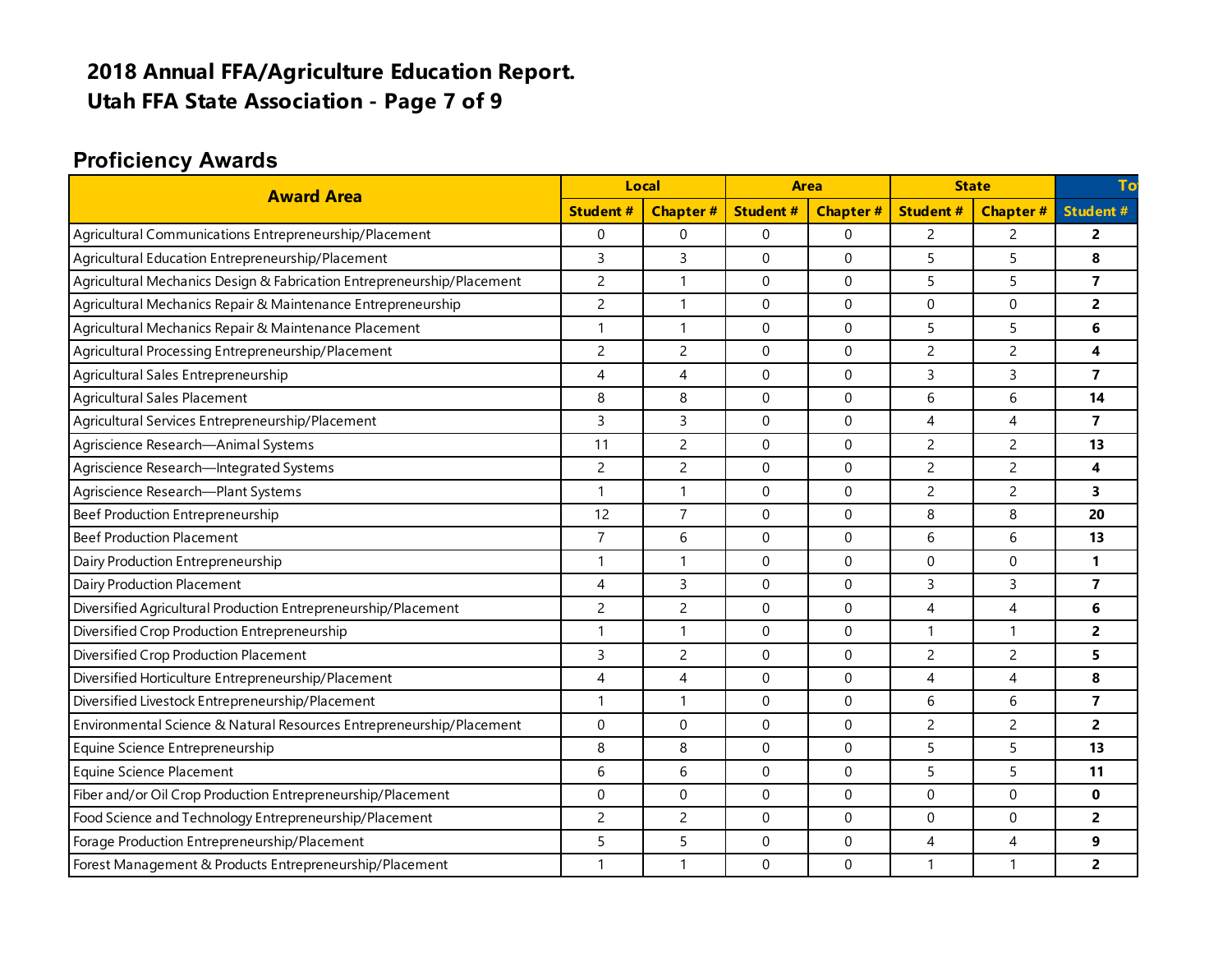### **2018 Annual FFA/Agriculture Education Report. Utah FFA State Association - Page 7 of 9**

| Fruit Production Entrepreneurship/Placement                  | 0              | 0              | $\Omega$     | 0           | 0                        | 0             | $\bf{0}$ |
|--------------------------------------------------------------|----------------|----------------|--------------|-------------|--------------------------|---------------|----------|
| Goat Production Entrepreneurship/Placement                   | 7              | $\overline{7}$ | $\Omega$     | 0           | 5                        | 5             | 12       |
| Grain Production Entrepreneurship/Placement                  |                |                | $\Omega$     | 0           | 0                        | 0             |          |
| <b>Grain Production Placement</b>                            |                |                | $\Omega$     | 0           | 2                        | 2             |          |
| Home and/or Community Development Entrepreneurship/Placement |                |                | $\Omega$     | 0           | 3                        | 3             | 4        |
| Landscape Management Entrepreneurship/Placement              | 4              | 4              | $\Omega$     | $\Omega$    | 4                        | 4             | 8        |
| Nursery Operations Entrepreneurship/Placement                | $\overline{c}$ | 2              | $\Omega$     | 0           | 2                        | 2             | 4        |
| Outdoor Recreation Entrepreneurship/Placement                |                |                | $\Omega$     | $\Omega$    | 5                        | 5             | 6        |
| Poultry Production Entrepreneurship/Placement                | 4              | 4              | $\mathbf{0}$ | 0           | 4                        | 4             | 8        |
| Sheep Production Entrepreneurship/Placement                  | 19             | 11             | $\Omega$     | 0           | $\overline{7}$           | 7             | 26       |
| Small Animal Production & Care Entrepreneurship/Placement    | 4              | 3              | $\Omega$     | $\Omega$    | 3                        | 3             | 7        |
| Specialty Animal Production Entrepreneurship/Placement       | 4              | 4              | $\Omega$     | 0           | 3                        | 3             | 7        |
| Specialty Crop Production Entrepreneurship/Placement         | 1              |                | $\Omega$     | $\Omega$    | 2                        | 2             | 3.       |
| Swine Production Entrepreneurship                            | 15             | 8              | $\Omega$     | 0           | 3                        | 3             | 18       |
| <b>Swine Production Placement</b>                            | $\mathcal{P}$  | 2              | $\Omega$     | $\Omega$    | $\overline{\phantom{a}}$ | $\mathcal{P}$ | 4        |
| Turf Grass Management Entrepreneurship/Placement             | 2              | 2              | $\Omega$     | 0           | 3                        | 3             | 5.       |
| Vegetable Production Entrepreneurship/Placement              | 1              |                | $\Omega$     | $\mathbf 0$ | 2                        | 2             | 3.       |
| Veterinary Science - Entrepreneurship/Placement              | 6              | 5              | $\Omega$     | 0           | 4                        | 4             | 10       |
| Wildlife Production & Management Entrepreneurship/Placement  | 2              | 2              | $\Omega$     | 0           | 2                        | 2             | 4        |
| <b>Total</b>                                                 | 173            | 137            | $\bf{0}$     | $\bf{0}$    | 145                      | 145           | 318      |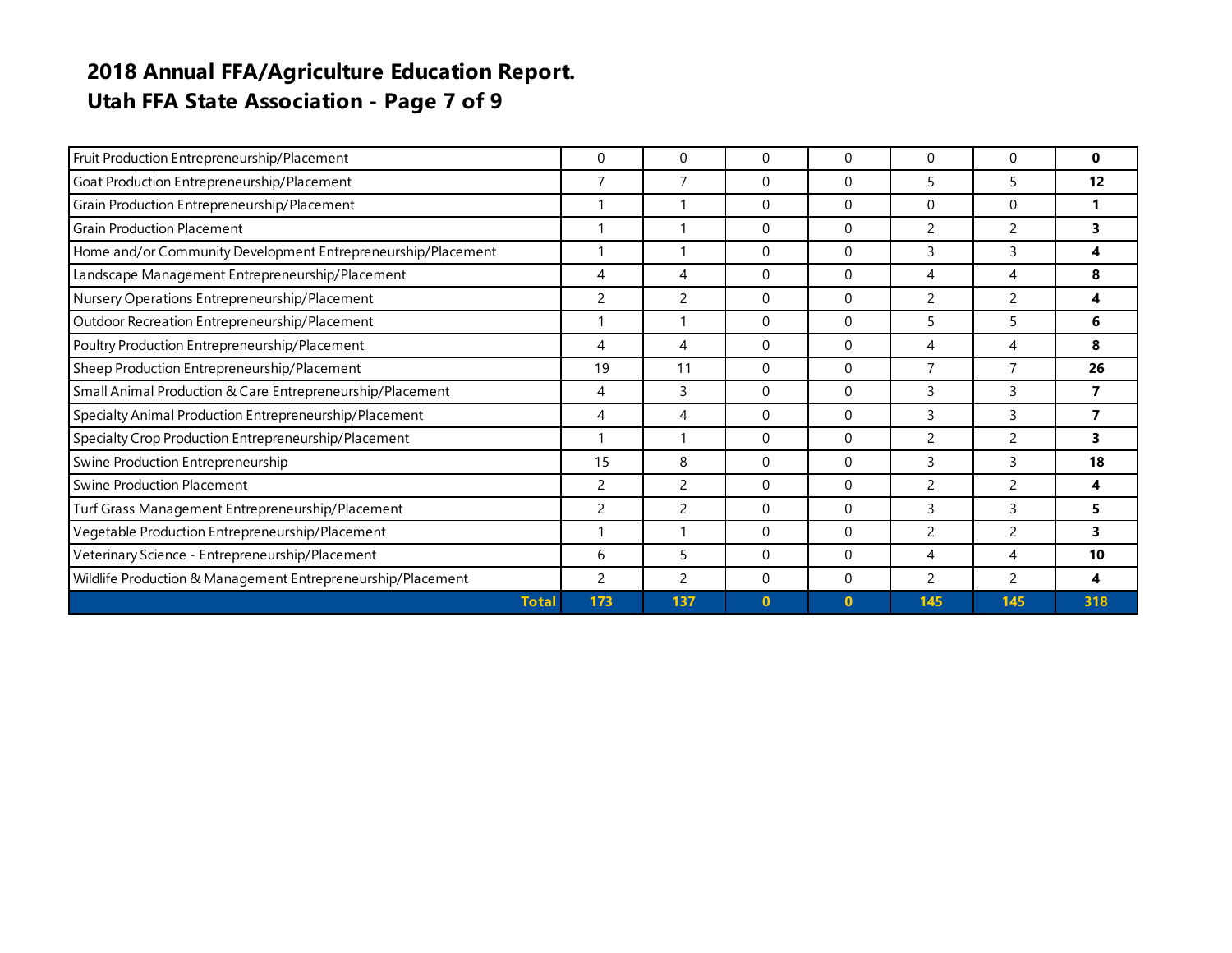| tal                     |
|-------------------------|
| <b>Chapter</b><br>#     |
| 2                       |
| 8                       |
| 6                       |
| $\overline{\mathbf{1}}$ |
| 6                       |
| $\frac{4}{7}$           |
|                         |
| $\frac{1}{4}$           |
| $\overline{7}$          |
| $\overline{4}$          |
| 4                       |
| 3                       |
| 15                      |
| 12                      |
| 1                       |
| $\overline{\bf{6}}$     |
| $\overline{6}$          |
|                         |
| $\frac{2}{4}$           |
|                         |
| $\overline{7}$          |
| $\overline{2}$          |
| $\overline{\mathbf{1}}$ |
| 11                      |
| $\overline{\mathbf{0}}$ |
| $\frac{2}{\sqrt{2}}$    |
| $\frac{9}{2}$           |
|                         |
|                         |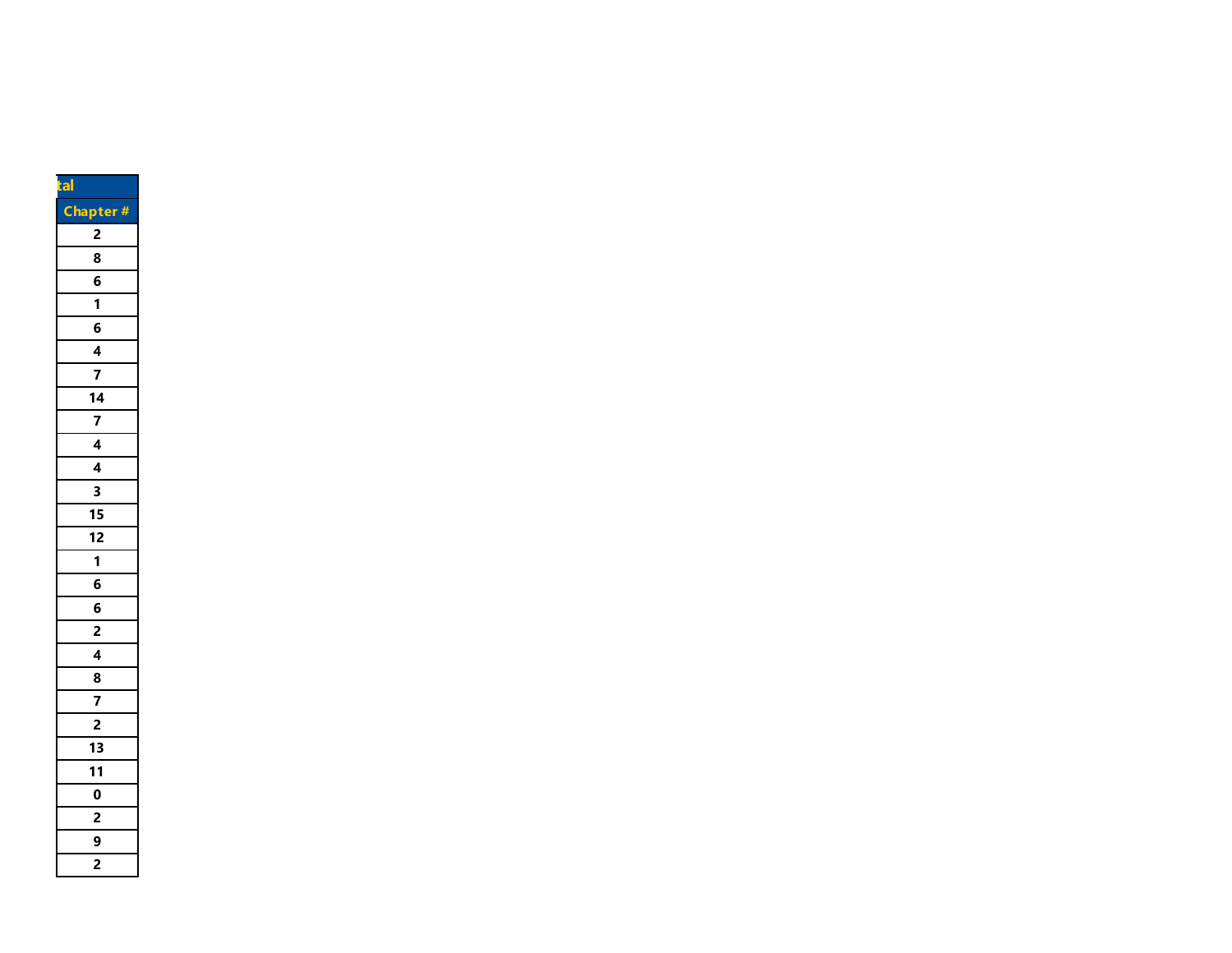| 0              |
|----------------|
| 12             |
| 1              |
| 3              |
| 4              |
| 8              |
| $\overline{4}$ |
| 6              |
| 8              |
| 18             |
| 6              |
| 7              |
|                |
| 11             |
| $\overline{4}$ |
| 5              |
| 3              |
| 9              |
| 4              |
| 282            |
|                |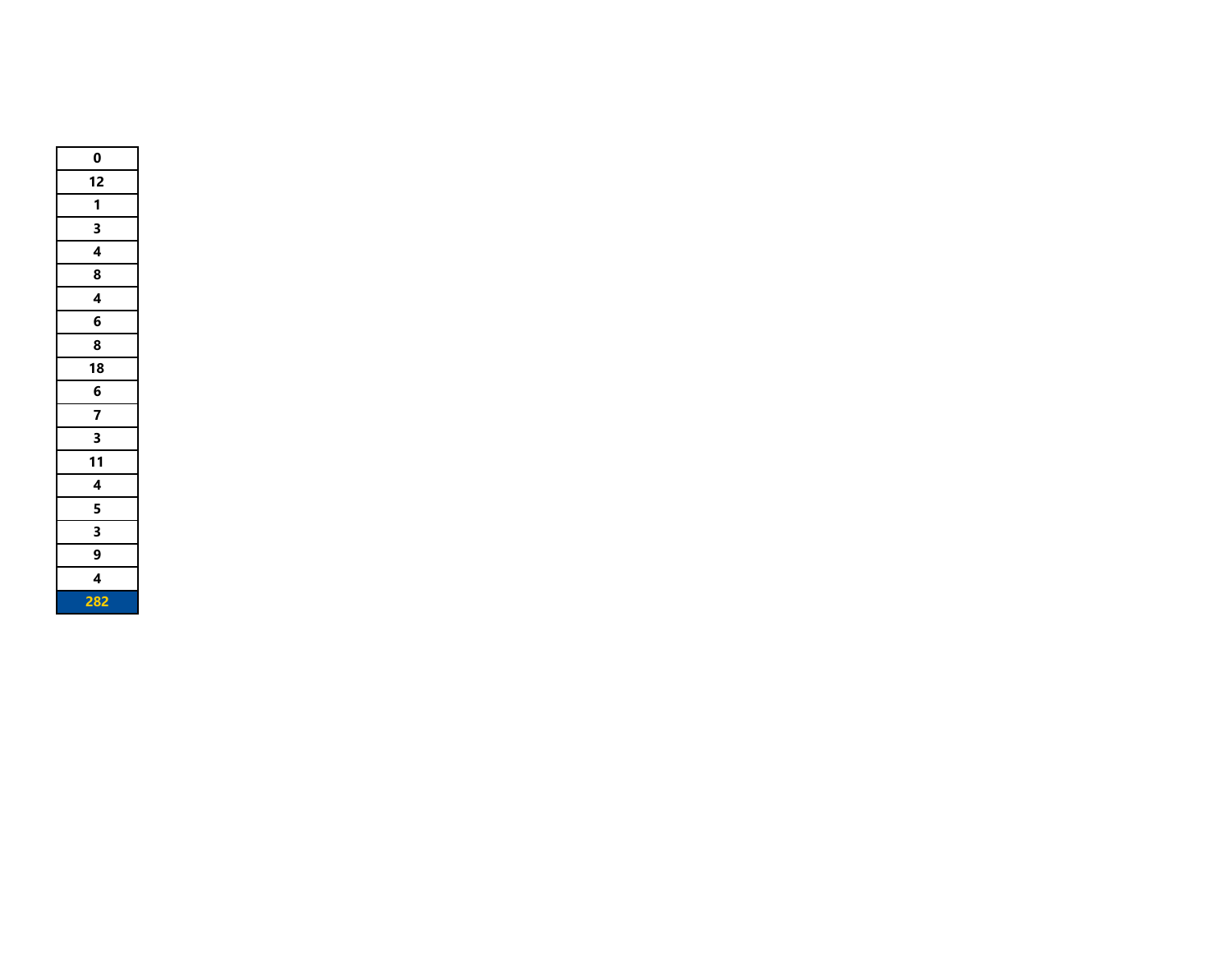### **2018 Annual FFA/Agriculture Education Report. Utah FFA State Association - Page 8 of 9**

### **Agriscience Fair Events**

| <b>Event Area</b>                                           |    | Local                    |                 | <b>Area</b>     |                 | <b>State</b>    |                         |
|-------------------------------------------------------------|----|--------------------------|-----------------|-----------------|-----------------|-----------------|-------------------------|
|                                                             |    | <b>Chapter#</b>          | <b>Student#</b> | <b>Chapter#</b> | <b>Student#</b> | <b>Chapter#</b> | <b>Student#</b>         |
| Animal Systems: Division 1                                  | 5  | $\mathbf{1}$             | 0               | 0               | $\overline{c}$  | $\overline{c}$  | $\overline{\mathbf{z}}$ |
| Animal Systems: Division 2                                  | 10 | $\mathbf{1}$             | 0               | 0               | $\overline{4}$  | $\overline{c}$  | 14                      |
| Animal Systems: Division 3                                  | 26 | 4                        | 0               | $\Omega$        | $\overline{7}$  | $\overline{7}$  | 33                      |
| Animal Systems: Division 4                                  | 34 | 5                        | 0               | 0               | 12              | 6               | 46                      |
| Animal Systems: Division 5                                  | 12 | $\overline{c}$           | 0               | 0               | 4               | $\overline{4}$  | 16                      |
| Animal Systems: Division 6                                  | 13 | $\mathbf{1}$             | $\Omega$        | $\Omega$        | 6               | $\mathsf{3}$    | 19                      |
| Environmental Services/Natural Resource Systems: Division 1 | 15 | $\mathbf{1}$             | 0               | 0               | $\mathbf{1}$    | $\mathbf{1}$    | 16                      |
| Environmental Services/Natural Resource Systems: Division 2 | 8  | $\mathbf{1}$             | 0               | $\Omega$        | $\overline{2}$  | $\mathbf{1}$    | 10                      |
| Environmental Services/Natural Resource Systems: Division 3 | 10 | $\overline{3}$           | 0               | $\Omega$        | $\overline{7}$  | $\overline{7}$  | 17                      |
| Environmental Services/Natural Resource Systems: Division 4 | 23 | $\overline{7}$           | $\Omega$        | $\Omega$        | 14              | $\overline{7}$  | 37                      |
| Environmental Services/Natural Resource Systems: Division 5 | 11 | $\overline{c}$           | $\Omega$        | $\Omega$        | 5               | 5               | 16                      |
| Environmental Services/Natural Resource Systems: Division 6 | 12 | $\mathbf{1}$             | 0               | $\mathbf{0}$    | $\overline{4}$  | $\overline{c}$  | 16                      |
| Food Products & Processing Systems: Division 1              | 5  | $\mathbf{1}$             | 0               | 0               | $\overline{c}$  | $\overline{c}$  | $\overline{7}$          |
| Food Products & Processing Systems: Division 2              | 10 | $\overline{c}$           | $\Omega$        | $\mathbf{0}$    | $\overline{4}$  | $\overline{c}$  | 14                      |
| Food Products & Processing Systems: Division 3              | 14 | $\overline{3}$           | 0               | 0               | 5               | 5               | 19                      |
| Food Products & Processing Systems: Division 4              | 52 | 6                        | 0               | $\Omega$        | 10              | 5               | 62                      |
| Food Products & Processing Systems: Division 5              | 6  | $\overline{3}$           | 0               | 0               | $\overline{4}$  | $\overline{4}$  | 10                      |
| Food Products & Processing Systems: Division 6              | 10 | $\overline{c}$           | 0               | 0               | $\overline{4}$  | $\overline{2}$  | 14                      |
| Plant Systems: Division 1                                   | 13 | $\mathbf{1}$             | 0               | $\Omega$        | $\overline{1}$  | $\mathbf{1}$    | 14                      |
| Plant Systems: Division 2                                   | 16 | $\mathbf{1}$             | 0               | $\Omega$        | $\overline{c}$  | $\mathbf{1}$    | 18                      |
| Plant Systems: Division 3                                   | 24 | 5                        | 0               | 0               | 8               | 8               | 32                      |
| Plant Systems: Division 4                                   | 32 | $\overline{\mathcal{A}}$ | $\mathbf 0$     | 0               | $\overline{4}$  | $\overline{4}$  | 36                      |
| Plant Systems: Division 5                                   | 12 | 5                        | 0               | 0               | 6               | 6               | 18                      |
| Plant Systems: Division 6                                   | 14 | $\overline{c}$           | 0               | 0               | 10              | 5               | 24                      |
| Power, Structural & Technical Systems: Division 1           | 11 | $\mathbf{1}$             | 0               | $\mathbf{0}$    | $\mathbf 0$     | $\mathbf 0$     | 11                      |
| Power, Structural & Technical Systems: Division 2           | 10 | $\mathbf{1}$             | 0               | 0               | $\overline{c}$  | $\mathbf{1}$    | 12                      |
| Power, Structural & Technical Systems: Division 3           | 17 | 4                        | 0               | 0               | $\overline{7}$  | $\overline{7}$  | 24                      |
| Power, Structural & Technical Systems: Division 4           | 23 | 5                        | 0               | $\Omega$        | 10              | 5               | 33                      |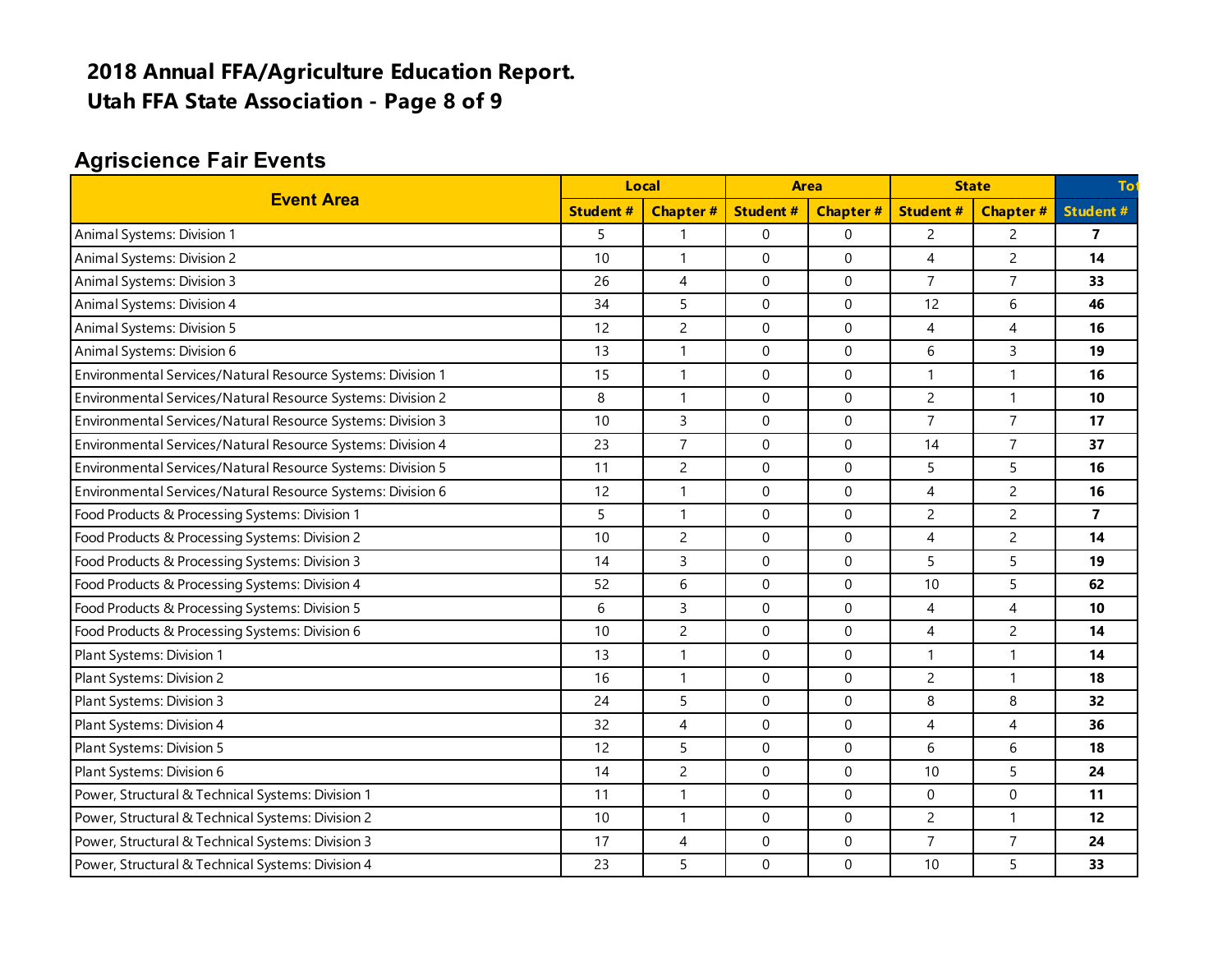### **2018 Annual FFA/Agriculture Education Report. Utah FFA State Association - Page 8 of 9**

| Power, Structural & Technical Systems: Division 5 | 15  |    |  |     |     |     |
|---------------------------------------------------|-----|----|--|-----|-----|-----|
| Power, Structural & Technical Systems: Division 6 | 19  |    |  |     |     | 25  |
| Social Science: Division 1                        |     |    |  |     |     |     |
| Social Science: Division 2                        |     |    |  |     |     |     |
| Social Science: Division 3                        | 16  |    |  |     |     | 23  |
| Social Science: Division 4                        | 22  |    |  |     |     | 30  |
| Social Science: Division 5                        |     |    |  |     |     |     |
| Social Science: Division 6                        |     |    |  |     |     |     |
| <b>Total</b>                                      | 542 | 94 |  | 179 | 127 | 721 |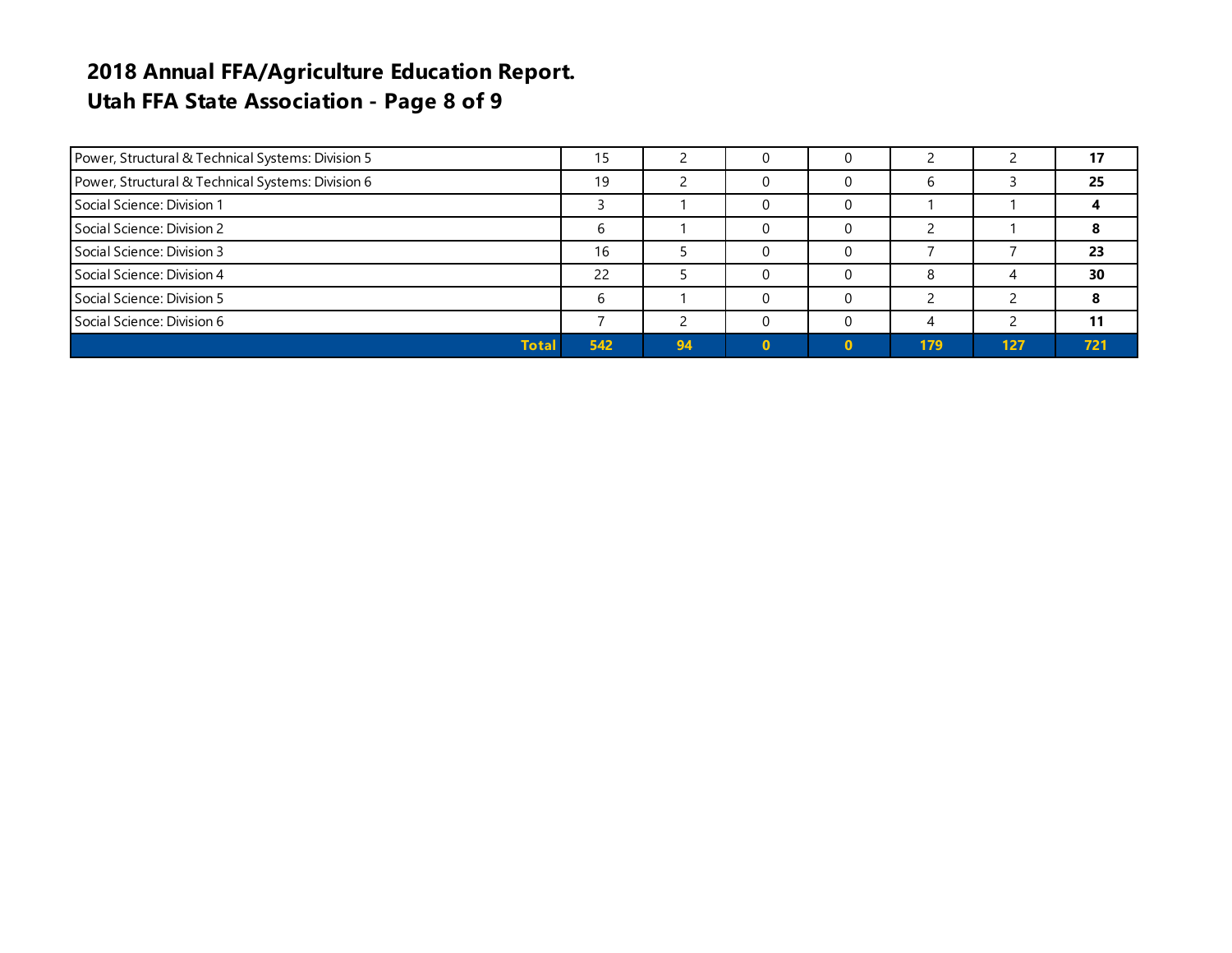| tal                          |
|------------------------------|
| Chapter#                     |
| 3                            |
| 3                            |
| 11                           |
| 11                           |
| 6                            |
|                              |
|                              |
| $\frac{4}{2}$ $\frac{2}{2}$  |
| 10                           |
| $\frac{14}{7}$ $\frac{7}{3}$ |
|                              |
|                              |
|                              |
| $\frac{3}{4}$                |
| 8                            |
| 11                           |
|                              |
|                              |
| $\frac{4}{2}$                |
| $\overline{2}$               |
| 13                           |
| 8                            |
| $\frac{11}{1}$               |
| 7                            |
| 1                            |
| $\frac{1}{2}$                |
| 11                           |
| 10                           |
|                              |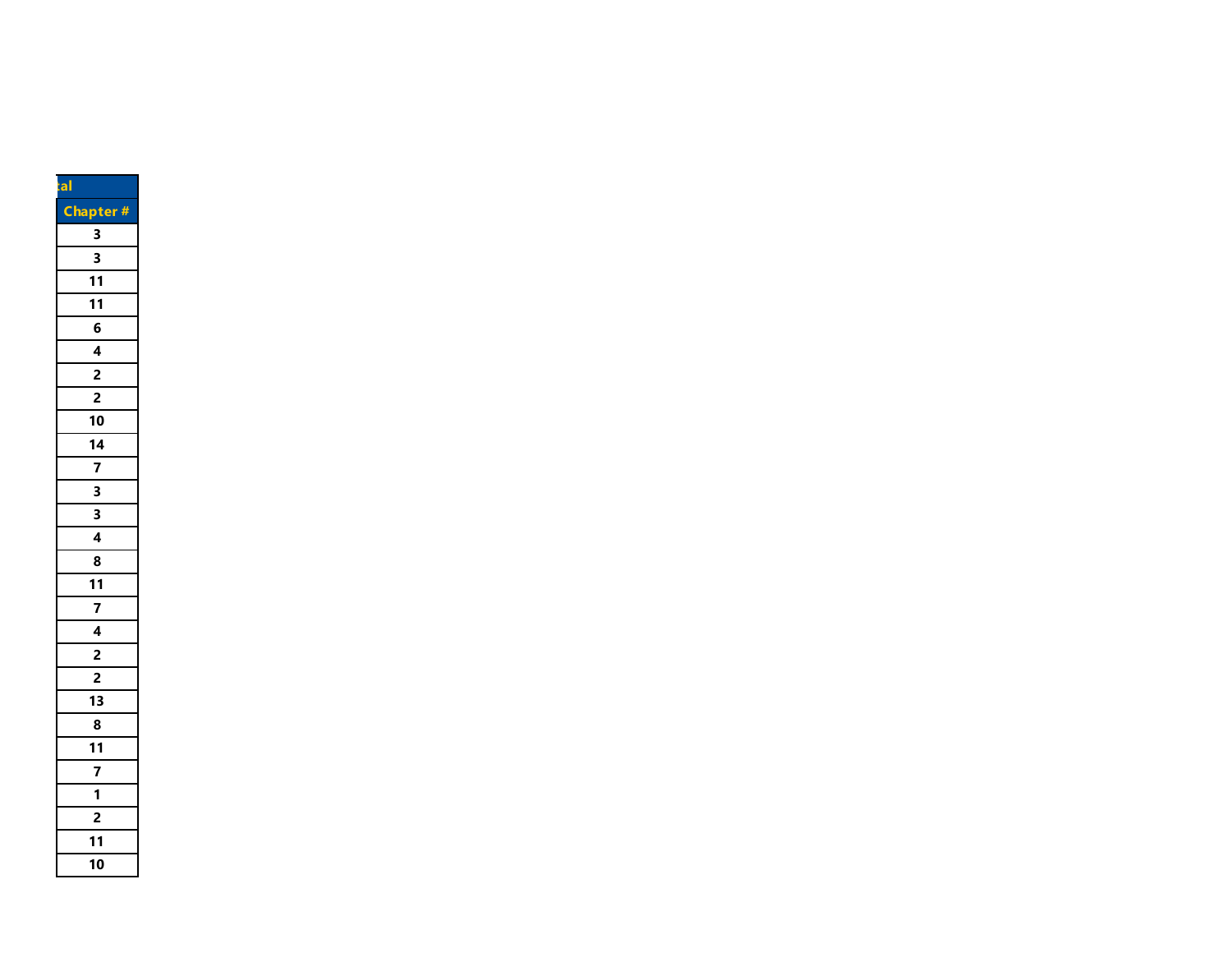| 4   |
|-----|
| 5   |
| 2   |
| 2   |
| 12  |
| 9   |
| 3   |
| 4   |
| 221 |